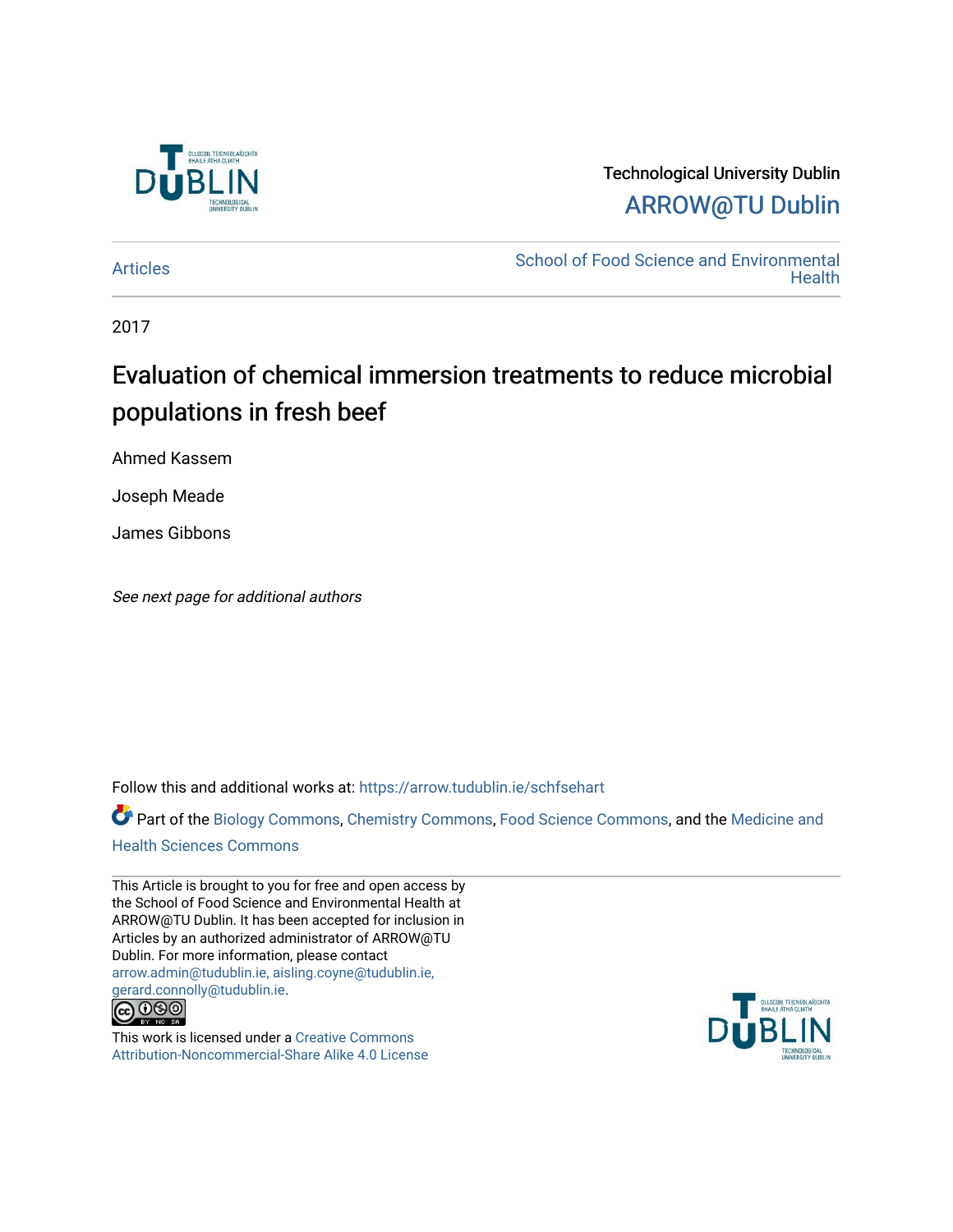## Authors

Ahmed Kassem, Joseph Meade, James Gibbons, Kevina McGill, Ciara Walsh, James Lyng, and Paul Whyte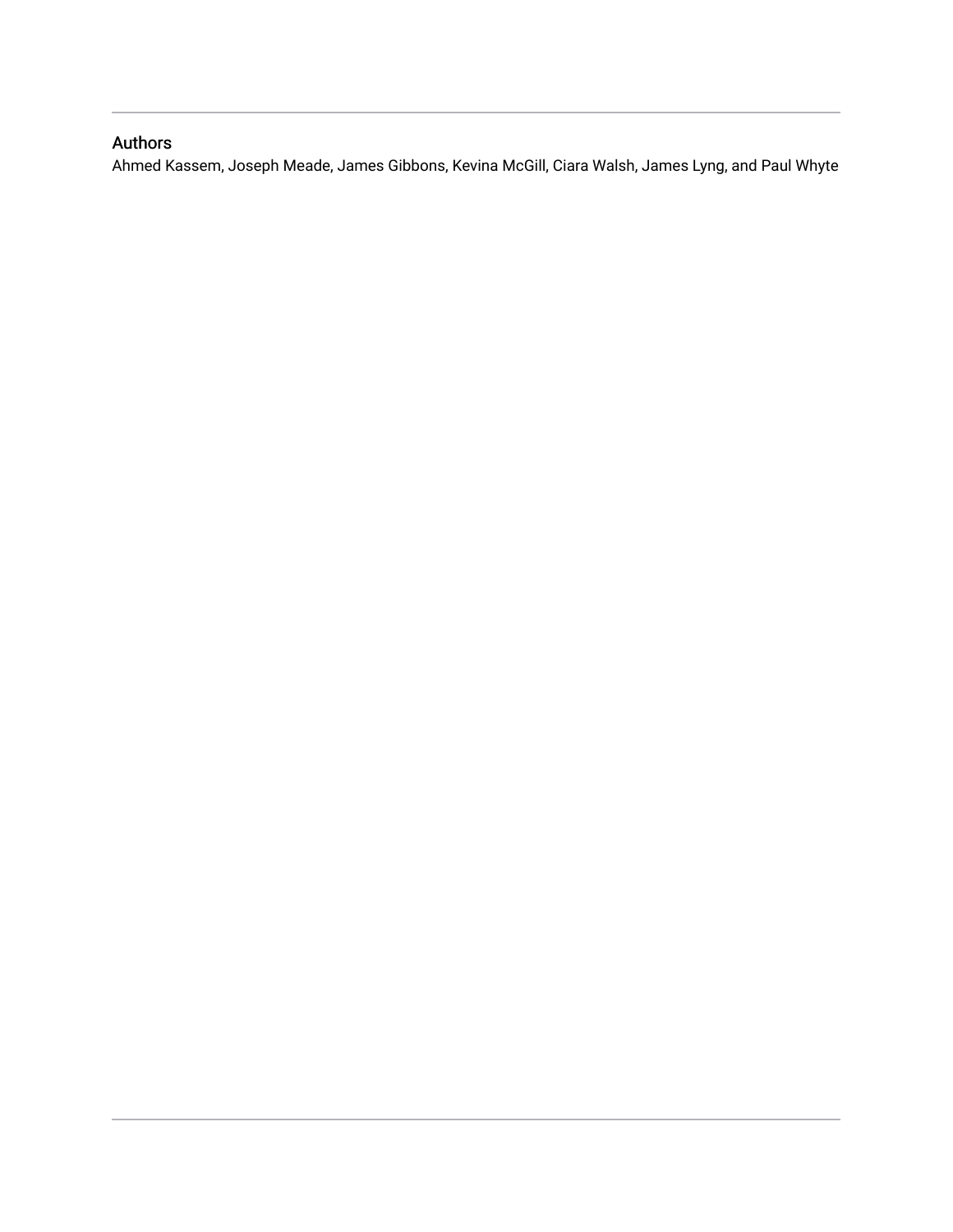Contents lists available at [ScienceDirect](http://www.sciencedirect.com/science/journal/01681605)





International Journal of Food Microbiology

journal homepage: [www.elsevier.com/locate/ijfoodmicro](http://www.elsevier.com/locate/ijfoodmicro)

## Evaluation of chemical immersion treatments to reduce microbial populations in fresh beef



Ahmed K[a](#page-2-0)ssem $^{\mathrm{a,c,e,}*}$  $^{\mathrm{a,c,e,}*}$  $^{\mathrm{a,c,e,}*}$  $^{\mathrm{a,c,e,}*}$ , Joseph M[ea](#page-2-0)[d](#page-2-4)e $^{\mathrm{a}}$ , James Gibbons $^{\mathrm{a,c}}$  $^{\mathrm{a,c}}$  $^{\mathrm{a,c}}$  $^{\mathrm{a,c}}$ , Kevina McGill $^{\mathrm{a}}$ , Ciara Walsh $^{\mathrm{d}}$ , James Lyng<sup>[b](#page-2-5)[,c](#page-2-1)</sup>, P[a](#page-2-0)ul Whyte<sup>a,c</sup>

<span id="page-2-5"></span>

<span id="page-2-1"></span>

<span id="page-2-4"></span>

<span id="page-2-0"></span>a School of Veterinary Medicine, University College Dublin, Belfield, Dublin 4, Ireland<br>
<sup>b</sup> School of Agriculture and Food Science, University College Dublin, Belfield, Dublin 4, Ireland<br>
<sup>c</sup> UCD Centre for Food Safety,

<span id="page-2-2"></span><sup>e</sup> Faculty of Veterinary Medicine, University of Kufa, Kufa, Najaf, Iraq

#### ARTICLE INFO

Chemical compounds studied in this article: Acetic acid (PubChem CID:176) Citric acid (PubChem CID:311) lactic acid (PubChem CID:612) sodium decanoate (PubChem CID:4457968) trisodium phosphate (PubChem CID:24243)

Keywords: Organic acids Trisodium phosphate Immersion Meat color Decontamination Foodborne pathogens

### ABSTRACT

The aim of the current study was to assess the ability of a number of chemicals (acetic Acid (AA), citric acid (CA) lactic acid (LA), sodium decanoate (SD) and trisodium phosphate (TSP)) to reduce microbial populations (total viable count, Campylobacter jejuni, Escherichia coli, Salmonella typhimurium and Listeria monocytogenes) on raw beef using an immersion system. The following concentrations of each chemical were used: 3 & 5% for AA, CA, LA, SD and 10 & 12% for TSP. Possible synergistic effects of using combinations of two chemicals sequentially (LA + CA and LA + AA) were also investigated. L\*, a\* and b\* values were measured before and after treatments and ΔE\* values were calculated in order to determine any changes in the color of meat due to the use of these chemicals. In general, all chemical treatments resulted in significantly ( $p < 0.05$ ) reduced bacterial counts when compared to untreated controls. The greatest reductions were obtained by using LA3%, SD5%, AA5%, LA5% and SD3% for TVC, C. jejuni, E. coli, S. typhimurium and L. monocytogenes, respectively. However, no significant difference in microbial load was observed between the different concentrations of each chemical used  $(p > 0.05)$ . The application of combinations of chemical immersion treatments (LA3% + AA3% and LA3% + CA3%) did not result in further significant reductions in microbial populations when compared to single chemical treatments ( $P < 0.05$ ). Assessment of color changes in meat following the application of chemical immersion treatments indicated that using AA or CA at either concentration and LA at 5% led to an increase in the ΔE\* value of > 3 immediately after treatment and after 24 h storage. The remaining treatments did not result in significant changes to the color of raw beef.

### 1. Introduction

Foodborne disease is a global health issue causing significant morbidity and mortality. It has been estimated that, globally, 1 in 10 people fall ill every year from eating contaminated food and 420,000 die as a result, with children comprising a substantial proportion of this estimate ([WHO, 2015\)](#page-7-0). The European Food Safety Authority (EFSA) reported campylobacteriosis, salmonellosis, listeriosis and E. coli (VTEC) infection as the main bacterial foodborne diseases for humans in 2015, with the number of cases at 229,213, 94,625, 2206 and 5901 respectively [\(EFSA, 2016](#page-6-0)). These pathogens (Campylobacter, Salmonella, E. coli and Listeria) are frequently associated from meat and meat products (Kramarenko et al., 2016; Tafi[da et al., 2013; Whyte et al., 2004; Yang](#page-7-1) [et al., 2016\)](#page-7-1). Due to potential food safety concerns associated with meat products, the food industry has continued to assess potential risk mitigation strategies to reduce pathogen populations on raw meat. The application of organic acids has been investigated as a possible technology to reduce bacterial levels in many foods especially meat and meat products [\(Lucera et al., 2012](#page-7-2)). EFSA has stated that lactic acid treatments can result in significant reductions in microbial counts when used to treat beef carcasses [\(EFSA, 2011\)](#page-6-1). The mechanism of action of organic acids is dependent on the ability of undissociated acid to permeate through the cell membrane and dissociate inside the bacteria causing a decrease in internal pH, which may interrupt ATP and RNA synthesis, DNA replication and cell growth ([Rajkovic et al., 2010\)](#page-7-3).

Organic acids have been approved for use in the area of meat decontamination in the United States ([USDA-FSIS, 1996](#page-7-4)) and are now routinely used in many countries to reduce bacterial contamination

<http://dx.doi.org/10.1016/j.ijfoodmicro.2017.08.005> Received 23 February 2017; Received in revised form 20 July 2017; Accepted 15 August 2017 Available online 05 September 2017 0168-1605/ © 2017 Elsevier B.V. All rights reserved.

<span id="page-2-3"></span><sup>⁎</sup> Corresponding author at: School of Veterinary Medicine, University College, Dublin, Belfield, Dublin 4, Ireland. E-mail address: [ahmed.hushimat@ucdconnect.ie](mailto:ahmed.hushimat@ucdconnect.ie) (A. Kassem).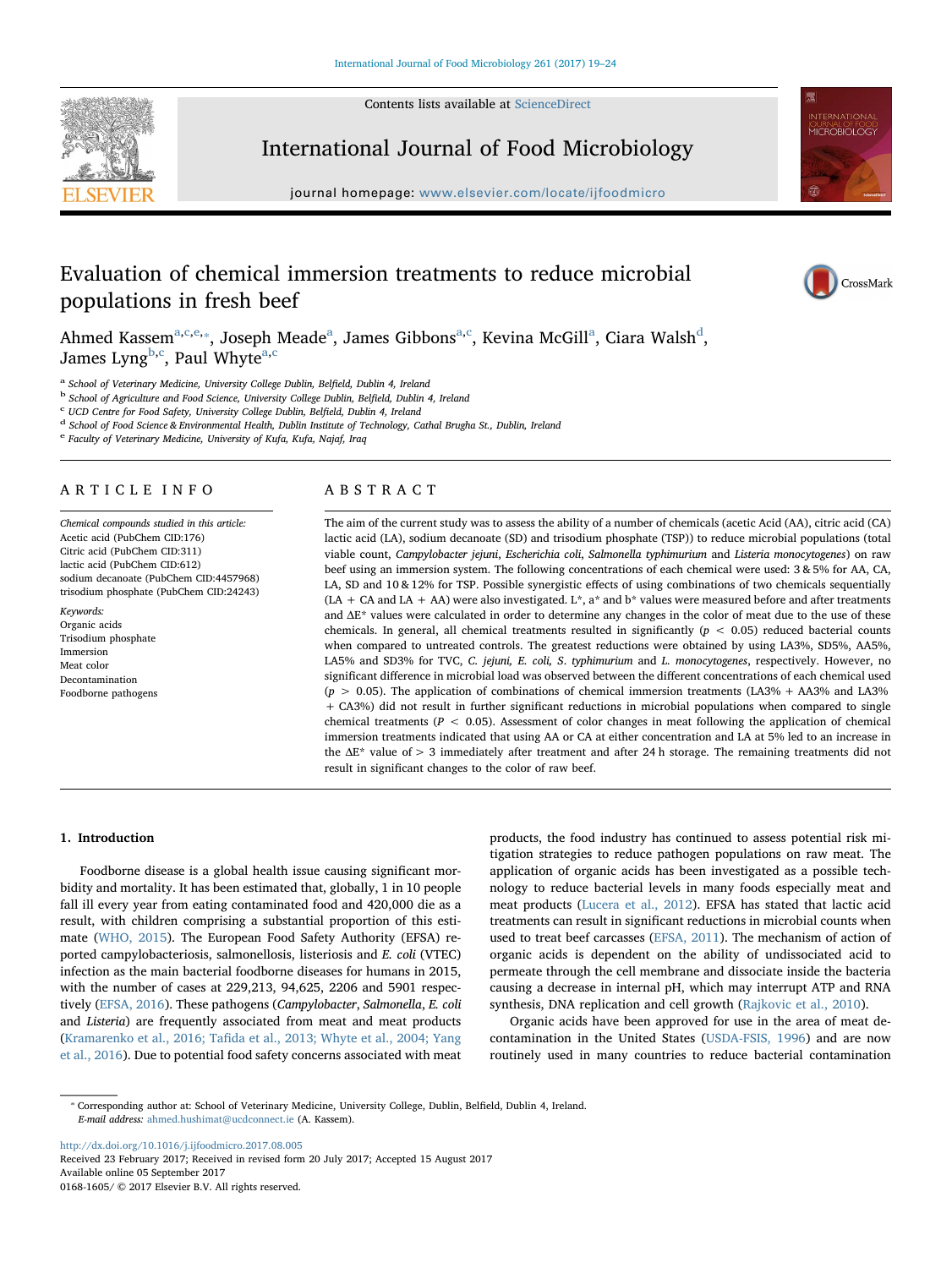([Theron and Lues, 2010](#page-7-5)). However, to date, European authorities have preferred the application of strict hygiene measures during processing as the primary risk management approach. More recently the use of lactic acid for the decontamination of beef carcasses has been approved by the [European Commission \(2013\)](#page-6-2). In addition to organic acids, many other chemicals have been assessed for meat decontamination such as trisodium phosphate (TSP) ([Dickson et al., 1994\)](#page-6-3). Trisodium phosphate has been used in the United States for decontamination of chicken carcasses using concentrations of 10–12%; this chemical also has generally recognized as safe (GRAS) status and does not require labeling ([Lianou and Koustsoumanis, 2012](#page-7-6)). Many studies have investigated the effect of organic acids at concentrations of between 1 and 5% and TSP between 8 and 12% to decontaminate beef carcasses or beef cuts using spray methods ([Barboza de Martinez et al., 2002; Cutter and Siragusa,](#page-6-4) [1994; Gill and Badoni, 2004; Gorman et al., 1995\)](#page-6-4). However, few studies have investigated these chemicals on beef cuts using immersion treatments while also assessing their impact on organoleptic properties. These chemical treatments could be used to dip whole carcasses or, for example, on beef trimmings either before their use as a raw material for ground beef or prior to packing as cuts for direct consumption. Beef trimmings are frequently contaminated with pathogenic bacteria due to mixing of meat from different animals [\(Pohlman et al., 2002b\)](#page-7-7). Furthermore, levels of contamination in beef trimmings can directly affect the bacterial quality of ground beef ([Dorsa et al., 1998](#page-6-5)). Treatment with chemical or physical interventions may result in the survival of a population of bacteria some of which may be sub-lethally injured ([Wesceie et al., 2009\)](#page-7-8). However, injured cells may repair and remain viable if allowed maintained in non-stressful conditions [\(Jasson et al.,](#page-7-9) [2007\)](#page-7-9). Therefore, it is important to consider the presence of sub-lethally injured cells when estimating the effectiveness of bacterial deactivation methods in order to prevent the generation of inaccurate results ([Wu,](#page-7-10) [2008\)](#page-7-10).

Avoiding substantive changes in the color of raw beef is also an important consideration when assessing the suitability of individual chemical compounds as potential microbial decontaminants ([Hunt](#page-7-11) [et al., 2012\)](#page-7-11). This is a key sensory property used by consumers to decide whether they should accept or reject meat products ([Mancini and Hunt,](#page-7-12) [2005\)](#page-7-12). Certain organic acids may cause a permanent discoloration (dull gray color) when applied to raw meat ([Wenham and Locker, 1976\)](#page-7-13).

A review by EFSA of a number of studies on the use of organic acids for the decontamination of beef concluded that concentration may influence the efficacy of bacterial reduction ([EFSA, 2011](#page-6-1)). Furthermore, to the author's knowledge few studies have determined the effect of a water rinsing step treatment following treatment of beef [\(EFSA, 2011](#page-6-1)). This study was carried out to:

- (i) compare the effect of different concentrations of various chemical immersion treatments and water immersion on microbial populations in fresh beef (ii) assess the efficacy of using combinations of two of these chemicals on microbial reductions
- (ii) investigate any potential undesirable color changes in meat due to these chemical treatments
- (iii) estimate the level of sub-lethally injured cells following treatments.

#### 2. Materials and methods

#### 2.1. Preparation of bacterial suspensions and inoculation of samples

Salmonella typhimurium (DT104), Campylobacter jejuni (1146 chicken isolate), Listeria monocytogenes (NCTC11994) and Escherichia coli (ATCC25922) were used in the study. Suspensions of C. jejuni were prepared by inoculating 20 ml aliquots of Mueller-Hinton Broth (MHB) (Oxoid, UK, CM0405) containing Campylobacter growth supplement with a single colony of the isolate and incubated for 24 h at 42 °C under microaerobic conditions. A total of ten of the 20 ml aliquots were then

combined to make up 200 ml volumes, and diluted with 300 ml of maximum recovery diluent MRD, (OxoidCM0733) to give a 500 ml volume containing a cell concentration of approximately  $7 \log_{10} c f u$ / ml. Individual colonies of S. Typhimurium, E. coli and L. monocytogenes were inoculated in 10 tubes each containing 20 ml of MHB and were then incubated for 24 h at 37 °C. Liquid from the 10 tubes were then pooled to give a 200 ml volume and made up to a final volume of 500 ml by adding 300 ml of sterile MRD. This corresponded to final cell concentrations of 8-9  $log_{10}$  cfu/ml. Fresh beef was purchased from retail outlets and cut into 10 g pieces. Three samples were used for each treatment and dipped for 60 s in the 500 ml volumes of each bacterial suspension and left for 30 min prior to applying the various treatments to allow for attachment.

#### 2.2. Chemical treatments

Each experiment was repeated in triplicate on three separate occasions. All samples ( $n = 3$ ) were dipped in appropriate 500 ml chemical solutions for 60 s (stirring for 10 s) at room temperature. Samples were treated with either 3% or 5% of acetic acid (AA) (Sigma-Aldrich, USA, 320099), citric acid (CA) (Sigma-Aldrich, USA, C0759), lactic acid (LA) (Sigma-Aldrich, USA, W261114), sodium decanoate (SD) (Sigma-Aldrich, USA, C4151) and 10% or 12% of trisodium phosphate (TSP) (Sigma-Aldrich, USA, 222003) respectively. Following treatment, samples were immersed in 500 ml distilled water for 15 s to rinse off any residual chemical. Washed control (WC) samples were treated similarly, but in distilled water only prior to microbiological analysis. Untreated control samples (UC) were microbiologically analyzed directly without any treatment to determine the background microflora. For combined chemical treatments (LA + CA and LA + AA), samples were immersed sequentially in the first chemical solution and rinsed in water before immersion in the second solution to limit any potential chemical interaction. Samples were immersed for 60 s in each of the chemical solutions.

#### 2.3. Microbiological analysis

Samples were stomached (Colworth Stomacher 400 series, UK) for 30 s in 90 ml MRD, and serially diluted (1:9) in MRD before being plated in duplicate onto modified Charcoal Cefoperazone Deoxycholate (mCCDA) (Oxoid, UK, CM0739) containing a selective supplement (Oxoid, UK, SR0155E) and incubated microaerobically at 42 °C for 48 h for Campylobacter enumeration. Samples were also plated in duplicate for total viable counts on plate count agar (PCA) (Oxoid, UK, CM0325) and incubated at 30 °C for 48 h), Violet Red Bile Agar (VRBA) + MUG (Oxoid, UK, CM0978) for E. coli, Xylose Lysine Desoxycholate Agar (X.L.D.) (Oxoid, UK, CM0469) for S. typhimurium and Listeria selective agar base (Oxford formulation), (Oxoid, UK, CM0856) with Listeria selective supplement (Oxford formulation) (Oxoid, UK, SR0140E) for L. monocytogenes. E. coli, Salmonella and Listeria plates were incubated at 37 °C for 24 h.

#### 2.4. Meat color analysis

Three fresh meat samples were dipped in each chemical as previously described. Color measurements were then taken for each sample from three different locations directly before and after chemical treatment as well as following storage for 24 h at 4 °C. Color measurement was carried out using a Konica Minolta device (model CR-400) according to the CIELAB international system of color measurement. The device was calibrated with a white ceramic tile, in accordance with the manufacturer's instructions. The device reads three color parameters  $(L^*$  (+ = lighter, - = darker),  $a^*$  (+ = redder, - = greener) and  $b^*$ (+ = yellower, - = bluer)). Overall differences in color ( $\Delta E^*$ ) were calculated using these three parameters in the following formula:  $\Delta E^* = [(\Delta L^*)^2 + (\Delta a^*)^2 + (\Delta b^*)^2]1/2$  ([Tobergte and Curtis, 2013](#page-7-14)).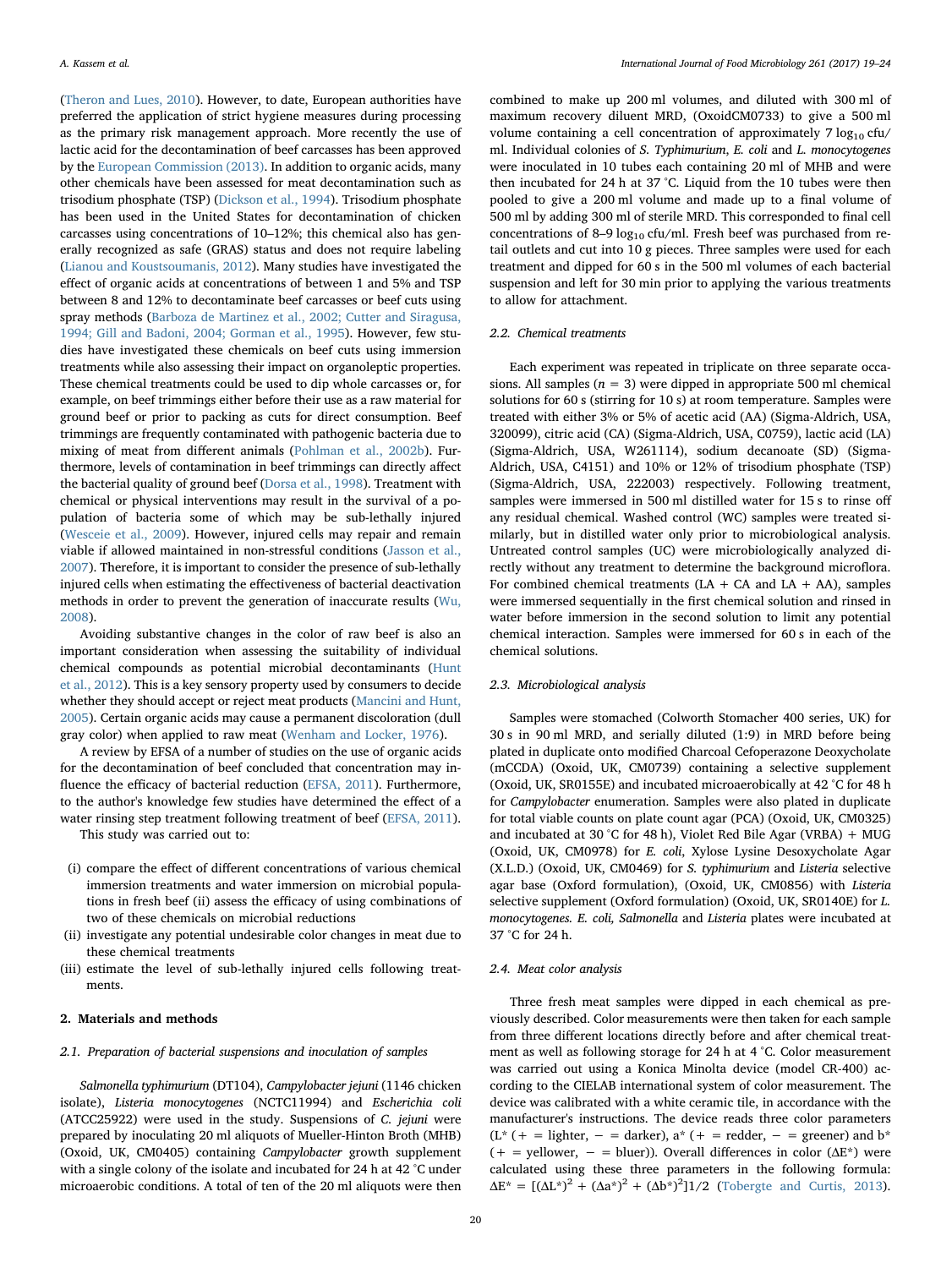Values of  $\Delta E^*$  > 3 were considered unacceptable for consumers ([Francis and Clydesdale, 1975](#page-6-6)). All experiments were carried out in triplicate.

#### 2.5. Estimation of the percentage of sub-lethally injured cells

A 10 ml volume of overnight bacterial cultures (Tryptone Soya Broth (TSB) (Oxoid, UK, CM0129) for E coli, S. typhimurium and L. monocytogenes and MHB for C. jejuni) of each microorganism was prepared by centrifugation and removal of the supernatants. Five milliliters volumes of each treatment solution was prepared (3% AA, CA, LA and SD and 10% TSP) and transferred to the bacterial pellets and vortexed for about 10 s. After 60 s exposure, each 5 ml bacterial suspension was then transferred to 45 ml of MRD to dilute the chemical concentration and prevent further exposure to the chemicals. Each 50 ml bacterial solution was centrifuged and 35 ml of the supernatant was removed. The remaining 15 ml was then transferred into 20 ml tubes and centrifuged. Following centrifugation, the remaining supernatant was removed and the pellets were resuspended in 5 ml and vortexed. The bacterial solutions were then serially diluted and cultured on selective media (VRBA + MUG for E. coli, X.L.D. for Salmonella, Listeria selective agar base with Listeria selective supplement for Listeria and CCDA for Campylobacter) and on non-selective media (Tryptone Soya Agar (TSA) (Oxoid, UK, CM0131) for E. coli, Salmonella and Listeria) and (Mueller Hinton agar (MHA) for Campylobacter). The plates were incubated for extended period to ensure that any injured cells were given additional time to repair and grow  $(37° C$  for 48 h for E. coli and Salmonella and 72 h for Listeria and Campylobacter. Counts were carried out to compare the difference between in numbers of colonies on selective and non-selective media. Each experiment was carried out in triplicate.

#### 2.6. Statistical analysis

Microbial counts were converted to  $log_{10}$  cfu/g. Mean bacterial counts between various treatment groups and controls were compared using a 1-way ANOVA followed by Tukey's Multiple Comparison test. Similarly, individual color component measurements were compared immediately after treatment and following 24 h' storage using a 1-way ANOVA followed by Tukey's Multiple Comparison test. Significance was determined at the  $p < 0.05$  level. Data was analyzed using IBM SPSS software (IBM SPSS statistics 20 Software, Armonk, New York, United States, [www.IBM.com\)](http://www.IBM.com).

#### 3. Results

#### 3.1. Single chemical treatments

In general, all chemical treatments resulted in significant reductions in bacterial counts (TVC, C. jejuni, E. coli, S. typhimurium and L. monocytogenes) when compared to corresponding controls [\(Table 1\)](#page-4-0). Chemical treatments at the higher concentrations did not result in significantly greater reductions in microbial populations when compared to the lower concentrations used ( $p > 0.05$ ). When untreated controls and wash control (WC) samples were compared, only Campylobacter levels were found to be significantly reduced by washing  $(p < 0.05)$ . For total viable counts, all the chemical treatments applied resulted in significant reductions ( $p < 0.05$ ) when compared to untreated controls. Only treatment with LA 3% and LA 5% resulted in significantly  $(p < 0.05)$  lower TVC counts compared with WC [\(Table 1](#page-4-0)). For C. jejuni, significant reductions ( $p < 0.05$ ) for all treatments were observed when compared to washed controls. SD 5% was significantly  $(p < 0.05)$  better than all of the other chemicals tested and reduced Campylobacter levels by 2.9 log cfu/g. For E. coli and S. typhimurium, all chemical treatments significantly reduced bacterial counts when compared to untreated and washed controls ( $p < 0.05$ ) [\(Table 1](#page-4-0)). The

<span id="page-4-0"></span>

| coorganism                                                                 | Control                                                                                   | Š                                                                                                         | AA                                                                                                                              |                                                                                                                 | రే                                                                                                                                                            |                                                                                                                                                               | ₹                                                                                                                              |                                                                                                                     | GS                                                                                                                                                                                  |                                                                                                                                                                                                                                        | TSP                                                                                                        |                                                                                                                  | Combination                                                                                                                               |                                                                                                                                                                                |
|----------------------------------------------------------------------------|-------------------------------------------------------------------------------------------|-----------------------------------------------------------------------------------------------------------|---------------------------------------------------------------------------------------------------------------------------------|-----------------------------------------------------------------------------------------------------------------|---------------------------------------------------------------------------------------------------------------------------------------------------------------|---------------------------------------------------------------------------------------------------------------------------------------------------------------|--------------------------------------------------------------------------------------------------------------------------------|---------------------------------------------------------------------------------------------------------------------|-------------------------------------------------------------------------------------------------------------------------------------------------------------------------------------|----------------------------------------------------------------------------------------------------------------------------------------------------------------------------------------------------------------------------------------|------------------------------------------------------------------------------------------------------------|------------------------------------------------------------------------------------------------------------------|-------------------------------------------------------------------------------------------------------------------------------------------|--------------------------------------------------------------------------------------------------------------------------------------------------------------------------------|
|                                                                            |                                                                                           |                                                                                                           | 3%                                                                                                                              | 5%                                                                                                              | 3%                                                                                                                                                            | 5%                                                                                                                                                            | 3%                                                                                                                             | 5%                                                                                                                  | 3%                                                                                                                                                                                  | 5%                                                                                                                                                                                                                                     | 10%                                                                                                        | 12%                                                                                                              | $LA + AA$ 3% $LA + CA$ 3%                                                                                                                 |                                                                                                                                                                                |
| otal viable count $4.9 \pm 0.4^a$<br>.ionocytogenes<br>phimurium<br>jejuni | $6.8 \pm 0.7^a$<br>5.3 $\pm$ 0.2 <sup>a</sup><br>$6.3 \pm 0.2^a$<br>$6.2 \pm 0.5^{\circ}$ | $4.5 \pm 0.1^{ab}$<br>$5.6 \pm 0.7^b$<br>5.1 $\pm$ 0.2 <sup>a</sup><br>$6.1 \pm 0.2^a$<br>$6.0 \pm 0.5^a$ | $3.8 \ \pm \ 0.7^{\rm bc}$<br>$4.4 \pm 0.4^{\text{cd}}$<br>5.0 $\pm$ 0.4 <sup>b</sup><br>4.6 $\pm 0.3^{\circ}$<br>$5.40.2^{bc}$ | $3.9 \pm 0.6^{bc}$<br>$4.5 \pm 0.4^{cd}$<br>$4.7 \pm 0.4^{b}$<br>$5.6 \pm 0.4^{\circ}$<br>4.6 $\pm 0.1^{\circ}$ | $\begin{array}{rcl} 3.6 & \pm & 0.5^{bc} \\ 4.6 & \pm & 0.3^{cd} \\ 5.1 & \pm & 0.4^{b} \\ 5.4 & \pm & 0.2^{bc} \\ \end{array}$<br>4.6 $\pm$ 0.3 <sup>b</sup> | $\begin{array}{rcl} 3.9 & \pm & 0.5^{bc} \\ 4.8 & \pm & 0.3^{c} \\ 4.9 & \pm & 0.2^{b} \\ 5.5 & \pm & 0.5^{bc} \\ \end{array}$<br>4.5 $\pm$ 0.3 <sup>bc</sup> | 4.6 $\pm$ 0.2 <sup>b</sup><br>$3.3 \pm 0.3^{\circ}$<br>$4.5 \pm 0.2^{\circ}$<br>$4.9 \pm 0.4^{\circ}$<br>$5.3 \pm 0.2^{\circ}$ | $4.5 \pm 0.2^{bc}$<br>$3.5 \pm 0.5^{\circ}$<br>$4.4 \pm 0.5^{\circ d}$<br>$5.0 \pm 0.4^{\circ}$<br>$5.00.3^{\circ}$ | $\begin{array}{l} 4.1\pm\ 0.3^{\rm bc}\\ 4.2\pm\ 0.3^{\rm cd}\\ 4.3\pm\ 1.3^{\rm bc}\\ 4.4\pm\ 0.3^{\rm bc}\\ 5.4\pm\ 0.3^{\rm dc}\\ 6.3^{\rm d}\\ 4.1\pm\ 0.3^{\rm d} \end{array}$ | $\begin{array}{rcl} 3.9 & + & 0.7^{bc} \\ 3.9 & + & 0.5^{bc} \\ 5.9 & + & 0.2^{bc} \\ 6.9 & + & 0.2^{bc} \\ 7.9 & + & 0.2^{cd} \\ 8.9 & + & 0.2^{cd} \\ 9.2 & + & 0.2^{cd} \\ 1.2 & + & 0.2^{cd} \\ 4.2 & + & 0.2^{cd} \\ \end{array}$ | $3.9 \pm 0.8^{bc}$<br>$4.7 \pm 0.4^c$<br>5.1 $\pm 0.3^b$<br>$5.7 \pm 0.3^{\circ}$<br>$5.0 \pm 0.2^{\circ}$ | $4.1 \pm 0.8^{bc}$<br>$4.8 \pm 0.2^{c}$<br>$5.2 \pm 0.4^{b}$<br>$5.6 \pm 0.2^{cd}$<br>5.1 $\pm$ 0.2 <sup>a</sup> | $3.7~\pm~0.5^{\rm bc}$<br>4.8 $\pm$ 0.3 <sup>b</sup><br>5.1 $\pm$ 0.1 <sup>b</sup><br>4.2 $\pm$ 0.2 <sup>cd</sup><br>4.20.7 <sup>cd</sup> | $\begin{array}{l} 3.8 ~\pm~ 0.4^{\rm bc} \\ 4.5 ~\pm~ 0.7^{\rm cd} \\ 4.7 ~\pm~ 0.4^{\rm b} \\ 5.2 ~\pm~ 0.2^{\rm b} \\ 6.2^{\rm cd} \\ 4.1 ~\pm~ 0.2^{\rm cd} \\ \end{array}$ |

 $\mathbf{I}$  $\blacksquare$ 

WC = washed control, AA = acetic acid, CA = citric acid, LA = lactic acid, SD = sodium decanoate, TSP = trisodium phosphate.

 $WC =$  washed control,  $AA =$  acetic acid,  $CA =$  citric acid,  $LA =$  lactic acid,  $SD =$  sodium decanoate,  $TSP =$  trisodium phosphate

Means followed by the same superscript within rows are not significantly different ( $p \geq 0.05$ ).

Means followed by the same superscript within rows are not significantly different ( $p \ge 0.05$ )

Mean counts (log<sub>10</sub> cfu/g) and standard deviation for total viable count (TVC), C. jejuni, E. coli, S. typhimurium and L. monocytogenes following immersion treatment of beef samples (n = 9) in various chemical solutions.

Mean counts  $(\log_{10} \text{ctm/g})$  and standard deviation for total viable count (TVC), C. jejuni, E. coli, S. typhimurium and L. monocytogenes following immersion treatment of beef samples (n = 9) in various chemical solutions

Table 1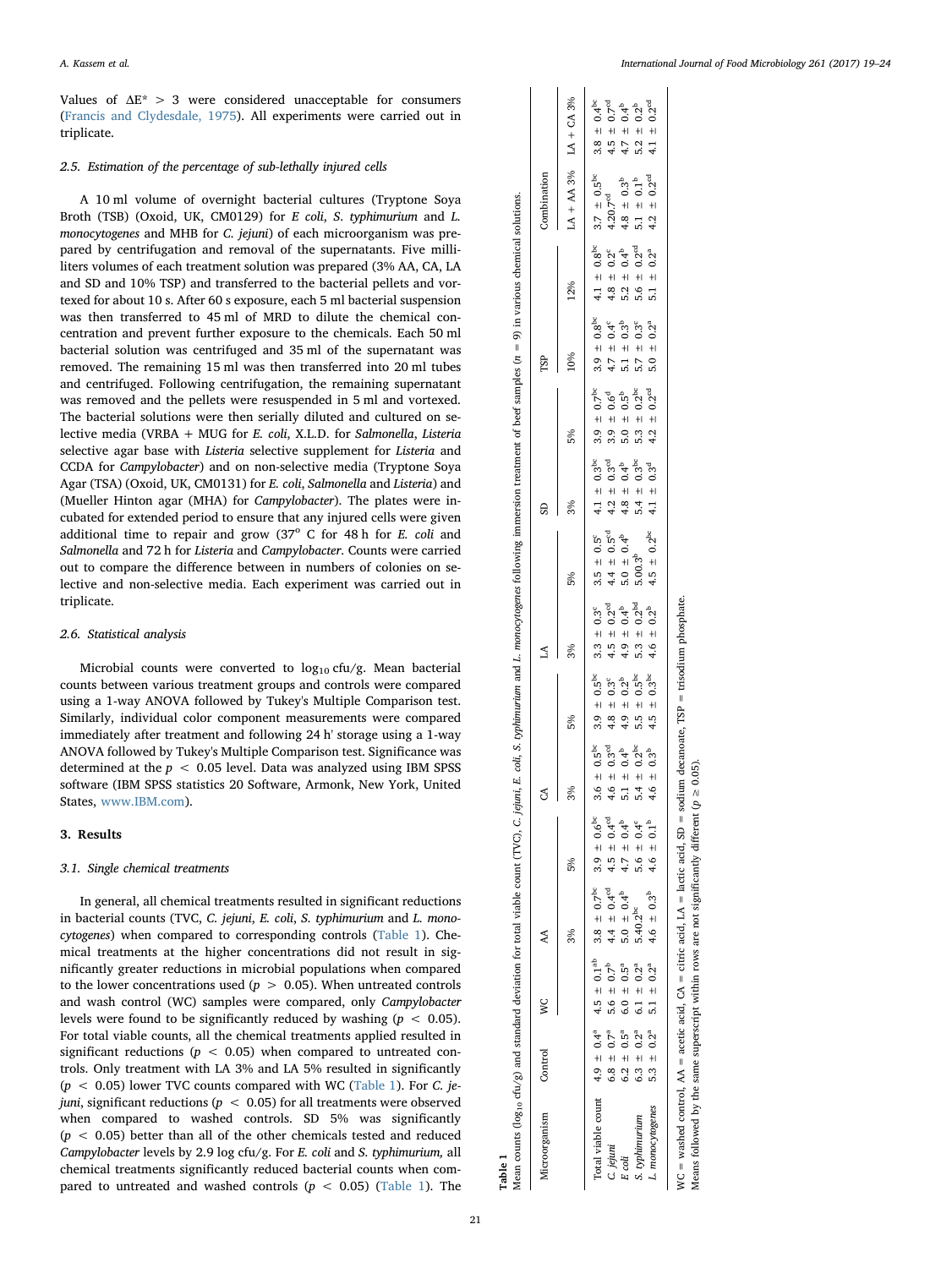greatest reduction in E. coli numbers was observed after treatment with AA 5%. Treatment with LA 5% showed the greatest reduction (1.3 log cfu/g) in Salmonella when compared to the other chemicals examined in the current study. For L. monocytogenes, washed control samples, and those treated with TSP (10 & 12%) showed no significant reductions when compared to samples in the untreated control group  $(p > 0.05)$ . The other chemical treatments significantly reduced  $(p < 0.05)$  Listeria counts when compared to untreated and washed controls. Sodium decanoate at either concentration (3 or 5%) gave the greatest reductions in Listeria levels compared to untreated control samples ( $p < 0.05$ ).

#### 3.2. Chemicals combinations

The effect of applying sequential combinations of two chemical immersion treatments was also investigated  $(LA + AA, LA + CA)$  to assess whether multiple treatments would result in a synergistic or enhanced level of microbial reduction ([Table 1\)](#page-4-0). Results showed a significant reduction ( $p < 0.05$ ) in bacterial counts between combination treatments and both water immersion and untreated control groups. However, for TVC, C. jejuni, E. coli and Salmonella, there was no significant ( $p > 0.05$ ) additional reductions achieved in bacterial counts when combination treatments were compared with their single chemical treatments. In the case of L. monocytogenes, both combination treatments showed a significant bacterial reduction when compared to each individual treatment.

#### 3.3. Color analysis

When samples were analyzed [\(Table 2\)](#page-5-0), it was found that the  $L^*$ value increased significantly for WC, AA3%, AA5%, CA3%, CA5% treatments when compared to untreated controls at both time points ( $p < 0.05$ ). The L<sup>\*</sup> value for AA5% was highest compared to untreated controls (45.62 at time 0 and 44.69 at 24 h after treatment). In contrast, the L\* values for TSP10% were significantly lower compared to controls suggesting a darkening of the meat due to the chemical treatment ( $p$  < 0.05). Results for a\* values (redness) showed a significant decrease ( $p < 0.05$ ) for WC, AA3%, AA5%, CA3%, CA5%, LA3%, LA5% and TSP12% immediately following treatment and 24 h after storage at 4 °C compared with untreated controls. With the exception of CA5% and LA5%, there was no significant difference between wash control and treated samples when a\* values were compared.

Results also showed a significant increase ( $p < 0.05$ ) in b\* values (yellowness) for WC, AA3% and AA5%, while a significant ( $p < 0.05$ ) decrease was observed for CA5% immediately after treatment.

<span id="page-5-0"></span>Table 2

Changes in mean lightness (L\*), redness (a\*) and yellowness (b\*) values of beef at time 0 and 24 h following chemical treatments.

| Treatments <sup>1</sup> | L*                 |                    | $a^*$              |                    | h*                |                    |
|-------------------------|--------------------|--------------------|--------------------|--------------------|-------------------|--------------------|
|                         | Time 0             | After 24 h         | Time 0             | After 24 h         | Time 0            | After 24 h         |
| Control                 | $39.45^{\rm a}$    | 39.21 <sup>a</sup> | $23.72^a$          | 24.19 <sup>a</sup> | 6.61 <sup>a</sup> | 6.72 <sup>a</sup>  |
| <b>WC</b>               | $41.44^{b}$        | $40.42^{\rm a}$    | $22.25^{\rm b}$    | 22.22 <sup>b</sup> | 7.78 <sup>b</sup> | $7.65^{\rm b}$     |
| AA3                     | 42.06 <sup>b</sup> | 41.60 <sup>b</sup> | $21.18^{b}$        | $21.15^{b}$        | 7.54 <sup>b</sup> | 7.47 <sup>b</sup>  |
| AA5                     | $45.62^b$          | 44.69 <sup>b</sup> | $21.85^{\rm b}$    | $21.12^b$          | 979 <sup>b</sup>  | 10.26 <sup>c</sup> |
| CA3                     | $41.98^{b}$        | 41.69 <sup>b</sup> | 21.01 <sup>b</sup> | $20.48^{b}$        | 6.82 <sup>a</sup> | $7.12^{a}$         |
| CAS                     | 41.76 <sup>b</sup> | $41.68^{\rm b}$    | 18.59 <sup>b</sup> | 18.61 <sup>b</sup> | 5.79 <sup>c</sup> | $6.22^{a}$         |
| LA <sub>3</sub>         | 40.41 <sup>a</sup> | 40.26 <sup>a</sup> | 21.36 <sup>b</sup> | $21.33^{b}$        | $6.39^{a}$        | 6.41 <sup>a</sup>  |
| LA <sub>5</sub>         | $40.73^{\rm a}$    | 40.67 <sup>b</sup> | 20.17 <sup>b</sup> | 18.47 <sup>b</sup> | $6.10^{a}$        | $6.75^{\rm a}$     |
| SD <sub>3</sub>         | 38.79 <sup>a</sup> | $39.10^{a}$        | $21.28^{b}$        | 20.96 <sup>b</sup> | 6.50 <sup>a</sup> | $6.45^{\rm a}$     |
| SD <sub>5</sub>         | $40.33^{a}$        | 40.24 <sup>a</sup> | $22.32^{b}$        | 21.29 <sup>b</sup> | 6.50 <sup>a</sup> | 6.51 <sup>a</sup>  |
| <b>TSP10</b>            | $37.28^{\circ}$    | $37.29^{\circ}$    | 23.99 <sup>a</sup> | $23.88^{a}$        | $5.93^{a}$        | $6.21^{a}$         |
| <b>TSP12</b>            | $38.96^a$          | 38.97 <sup>a</sup> | $21.83^{b}$        | $21.72^b$          | 6.02 <sup>a</sup> | 6.03 <sup>a</sup>  |

<span id="page-5-2"></span> $1$  WC = washed control, AA = acetic acid, CA = citric acid, LA = lactic acid, SD = sodium decanoate, TSP = trisodium phosphate.

<span id="page-5-1"></span>Table 3

Total color difference  $(AE^*)$  values of meat color calculated at 0 and 24 h following chemical treatments.

| $\Delta E^*$ time $0^b$ | $\Delta E^*$ after 24 h <sup>b</sup> |
|-------------------------|--------------------------------------|
| 0                       | 0.87                                 |
| 2.76                    | 2.64                                 |
| 3.86                    | 4.03                                 |
| 7.31                    | 7.31                                 |
| 3.79                    | 4.61                                 |
| 5.77                    | 6.21                                 |
| 2.73                    | 2.88                                 |
| 3.86                    | 5.95                                 |
| 2.80                    | 2.83                                 |
| 1.78                    | 2.82                                 |
| 2.42                    | 2.17                                 |
| 2.18                    | 2.71                                 |
|                         |                                      |

<span id="page-5-3"></span><sup>a</sup> WC = washed control,  $AA$  = acetic acid,  $CA$  = citric acid,  $LA$  = lactic acid,  $SD = sodium decanoate, TSP = trisodium phosphate.$ 

<span id="page-5-4"></span> $b \Delta E^*$  > 3 indicated color changes detectable to the human eye.

The study showed that the type of chemical and concentration could affect the ΔE values [\(Table 3\)](#page-5-1). According to [Francis and Clydesdale](#page-6-6) [\(1975\)](#page-6-6) when color differences ( $\Delta E^*$ ) exceed a value of 3, they are detectable to the human eye. The ΔE\* values for WC, LA3%, SD3%, SD5%, TSP10% and TSP12% were < 3 both at time 0 and 24 h after treatment when stored at 4 °C. In contrast, treatments with AA3%, AA5%, CA3%, CA5% and LA5% resulted in  $\Delta$ E\* values > 3 at both time points which are more likely to be detected by consumers.

#### 3.4. Estimating percentage of sub-lethally injured cells in selective media

Results of this experiment showed no significant difference  $(p < 0.05)$  between the selective and non-selective media to recover the microorganisms used in this study (data not shown). From this we can conclude that sub-lethal injury was not significant and that the results of our study accurately reflect the levels of microbial reduction achieved for each of the chemical treatments and each group of organisms studied.

#### 4. Discussion

Our study investigated the effect of applying five chemicals at two different concentrations on microbial populations in raw beef. In addition, we assessed the potential of using combinations of these compounds sequentially to enhance the decontamination effect as few studies have investigated possible synergistic effects when applying more than one chemical. The impact of these treatments on color was also established as such changes in sensory properties need to be evaluated when considering the suitability of chemical decontaminant treatments for fresh meat ([EFSA, 2011\)](#page-6-1).

Many studies have investigated the effect of organic acids and other chemicals as treatments to reduce bacterial levels in raw beef. However, to the authors' knowledge, few studies have examined the effect of a washing step immediately following chemical treatment. Incorporation of such a washing step has two potential effects; it limits the exposure time of microorganisms to the chemical and may act to physically remove microorganisms from the surface of the meat ([EFSA, 2011;](#page-6-1) [Koolman et al., 2014\)](#page-6-1). Results of the current study showed that all chemical treatments resulted in significant reductions in microbial populations when compared to untreated controls; however, in general, no additional benefit was observed when treatments were carried out using chemicals at the higher concentrations. When samples were immersed in sterile water only, it was found that significant reductions in Campylobacter counts were observed when compared to untreated controls, with no corresponding reductions in levels of TVC, E. coli, Salmonella and Listeria. This observation could be due to the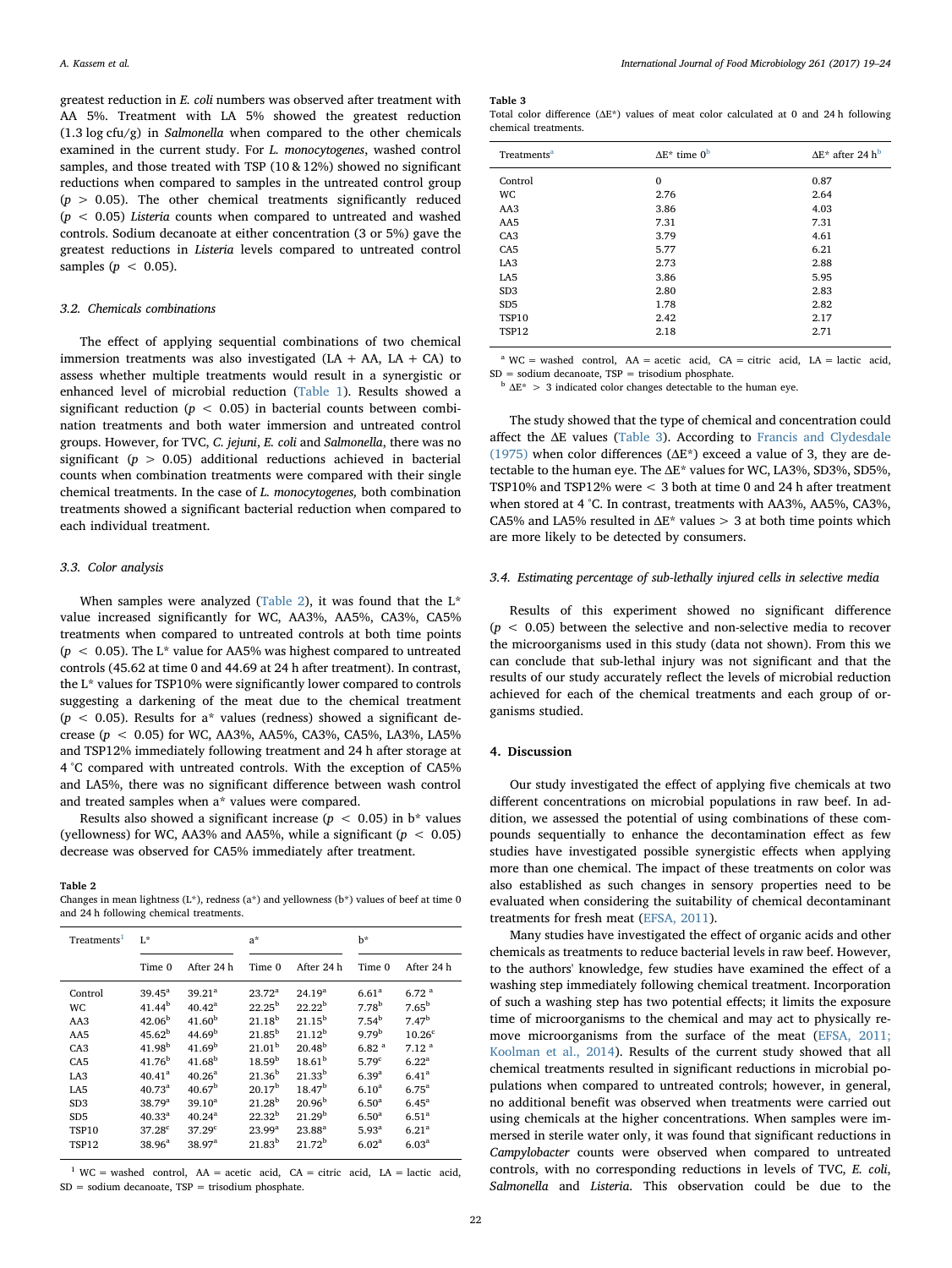morphological characteristics of Campylobacter and its adherence capability. Campylobacter generally exhibit a slim spiral or curved form in their preferred environment, but under aerobic conditions and at room temperature, as used in this study, Campylobacter cells can convert to their coccoid form which has less attachment ability [\(Jang et al., 2007](#page-7-15)).

Trisodium phosphate (TSP) has been reported to cause damage to lipid components within the bacterial cell membrane ([Oyarzabal,](#page-7-16) [2005\)](#page-7-16). Gram negative bacteria have been shown to be more susceptible to TSP than Gram positive bacteria due to differences in cell wall structure ([Capita et al., 2002; Su and D'Souza, 2012\)](#page-6-7). This agrees with our study where all Gram negative organisms (Campylobacter, E. coli and Salmonella) decreased significantly in number after exposure to TSP, while Gram-positive Listeria did not. These results also agree with the findings of other studies where TSP was less effective to reduce L. monocytogenes than S. typhimurium and E. coli in beef ([Dickson et al.,](#page-6-3) [1994; Pohlman et al., 2002a, 2002b](#page-6-3)). The greatest reduction in bacterial numbers following TSP treatment was observed for  $C$ . jejuni (~  $2 \log_{10} c f u/g$ ). As well as causing bacterial cell death by destruction of the cell membrane, TSP is also believed to have a detergent effect resulting in detachment of cells from meat surfaces [\(Cabedo et al., 1996;](#page-6-8) [Chen et al., 2012; Dinçer and Baysal, 2004; Gorman et al., 1995\)](#page-6-8).

Sodium decanoate is a sodium salt of capric acid which is a medium chain fatty acid. Results of our study showed that C. jejuni was more susceptible to sodium decanoate than the other microorganisms, and S. typhimurium was the most resistant. Medium chain fatty acids have been shown to cause damage to the cell membrane ([Thormar et al., 2006](#page-7-17)); however, the cell wall of Gram-positive bacteria and the outer membrane of Gram-negative bacteria may act as protection against fatty acids ([Desbois and Smith, 2010\)](#page-6-9). Differences in the outer lipopolysaccharide layer may account for the difference in results observed between Gram-negative bacterial species in this study [\(Hinton, 2011](#page-7-18)).

With the exception of L. monocytogenes neither of the two combination treatments used in this study (LA3% + AA and LA3% + CA3%) demonstrated a synergistic effect compared to their individual treatments. Previous studies on chemical combinations are few and have found conflicting results depending on experimental conditions and the chemicals selected ([Loretz et al., 2011\)](#page-7-19). It is possible that further reductions in bacterial numbers were not observed when combination treatments were applied as the chemicals used were from the same class and likely have the same mode of action.

One of the principal determinants of meat color is the oxidative state of the myoglobin molecule in muscle fibers which is dependent on changes within the metmyoglobin reducing activity cycle. The molecule may either be oxidized to the metmyoglobin state (brown color) or the meat may have enough reducing equivalents to allow it to be converted to one of two reduced states, myoglobin or oxymyoglobin [\(Hunt et al.,](#page-7-11) [2012\)](#page-7-11). Changes in pH can also influence the color of meat after treatment with chemicals ([Enokimoto et al., 2007; Olivera et al., 2013](#page-6-10)). It has been reported that organic acids may reduce the lightness and redness of meat because they cause myoglobin oxidation by decreasing muscle pH. For instance, acetic acid was associated with lighter colored beef due to less oxymyoglobin and, consequently, less redness of the meat surface [\(Stivarius et al., 2002\)](#page-7-20). Types and concentration of acid treatment can influence the degree of meat discoloration due to differences in pH. For example, lactic acid has been shown to have little or no effect on meat color which is in agreement with the findings of the current study ([Jimenez-Villarreal et al., 2003a](#page-7-21)). In contrast, treatment with alkaline chemicals, such as TSP, results in increased pH which, in turn, leads to increased oxymyoglobin, redness and darkness of meat ([Jimenez-Villarreal et al., 2003b; Mancini and Hunt, 2005](#page-7-22)). The finding of the current study that TSP treatment resulted in increased redness and darkness of meat is also in agreement with previous research ([Pohlman et al., 2002a, 2002b\)](#page-7-23). It has been suggested that the use of ΔE\* values may be a more effective approach to determine whether color changes are detectable by the human eye ([Tobergte and Curtis,](#page-7-14) [2013\)](#page-7-14). According to [Francis and Clydesdale \(1975\),](#page-6-6) when ΔE\* exceeds

three, changes in meat color are visually detectable. In the current study treatments with AA and CA at either concentration resulted in ΔE\* values greater than three and so are unlikely to meet with consumer acceptance.

#### 5. Conclusion

This study demonstrates that treatment of beef in an immersion system with AA, CA, LA, SD and TSP was effective at reducing populations of pathogenic and spoilage bacteria. In general, the treatment of meat samples sequentially with 2 chemicals did not result in enhanced levels of microbial inactivation when compared to single chemical treatments. Treatment of raw beef with either AA or CA under the conditions described in this study resulted in changes to sample color which may affect consumer acceptance. Our study demonstrated that LA3%, SD3% and TSP10% could be practical immersion treatments to reduce pathogenic bacteria without affecting beef color.

#### Acknowledgement

The authors wish to acknowledge the financial support of the Iraqi Ministry of Higher Education and the University of Kufa.

Means followed by the same superscript within columns are not significantly different ( $p \geq 0.05$ ).

There was no significant difference in any color parameters within treatments when compared at time 0 and 24 h ( $p \ge 0.05$ ).

#### References

- <span id="page-6-4"></span>Barboza de Martinez, Yasmina, Ferrer, Kenna, Salas, Enrique Marquez, 2002. Combined effects of lactic acid and nisin solution in reducing levels of microbiological contamination in red meat carcasses. J. Food Prot. 65 (11), 1780–1783. Retrieved May 19, 2017. [http://www.ncbi.nlm.nih.gov/pubmed/12430703.](http://www.ncbi.nlm.nih.gov/pubmed/12430703)
- <span id="page-6-8"></span>[Cabedo, L., Sofos, J.N., Smith, G.C., 1996. Removal of bacteria from beef tissue by spray](http://refhub.elsevier.com/S0168-1605(17)30340-9/rf0010) washing after diff[erent times of exposure to fecal material. J. Food Prot. 59 \(12\),](http://refhub.elsevier.com/S0168-1605(17)30340-9/rf0010) 1284–[1287](http://refhub.elsevier.com/S0168-1605(17)30340-9/rf0010).
- <span id="page-6-7"></span>Capita, R., Alonso-Calleja, C., Garcia-Fernandez, M.C., Moreno, B., 2002. Review: trisodium phosphate (TSP) treatment for decontamination of poultry. Food Sci. Technol. Int. 8 (1), 11–24. Available at: [http://dx.doi.org/10.1106/108201302023118.](http://dx.doi.org/10.1106/108201302023118)
- [Chen, J.H., Ren, Y., Seow, J., Liu, T., Bang, W.S., Yuk, H.G., 2012. Intervention tech](http://refhub.elsevier.com/S0168-1605(17)30340-9/rf0020)[nologies for ensuring microbiological safety of meat: current and future trends.](http://refhub.elsevier.com/S0168-1605(17)30340-9/rf0020) [Compr. Rev. Food Sci. Food Saf. 11 \(2\), 119](http://refhub.elsevier.com/S0168-1605(17)30340-9/rf0020)–132.
- [Cutter, C.N., Siragusa, G.R., 1994. Decontamination of beef carcass tissue with nisin using](http://refhub.elsevier.com/S0168-1605(17)30340-9/rf2800) [a pilot scale model carcass washer. Food Microbiol. 11, 481](http://refhub.elsevier.com/S0168-1605(17)30340-9/rf2800)–489.
- <span id="page-6-9"></span>[Desbois, A.P., Smith, V.J., 2010. Antibacterial free fatty acids: activities, mechanisms of](http://refhub.elsevier.com/S0168-1605(17)30340-9/rf0025) [action and biotechnological potential. Appl. Microbiol. Biotechnol. 85 \(6\),](http://refhub.elsevier.com/S0168-1605(17)30340-9/rf0025) 1629–[1642](http://refhub.elsevier.com/S0168-1605(17)30340-9/rf0025).
- <span id="page-6-3"></span>[Dickson, J.S., Cutter, C.G.N., Siragusa, G.R., 1994. Antimicrobial e](http://refhub.elsevier.com/S0168-1605(17)30340-9/rf0030)ffects of trisodium [phosphate against bacteria attached to beef tissue. J. Food Prot. 57 \(11\), 952](http://refhub.elsevier.com/S0168-1605(17)30340-9/rf0030)–955.
- [Dinçer, a H., Baysal, T., 2004. Decontamination techniques of pathogen bacteria in meat](http://refhub.elsevier.com/S0168-1605(17)30340-9/rf0035) [and poultry. Crit. Rev. Microbiol. 30 \(3\), 197](http://refhub.elsevier.com/S0168-1605(17)30340-9/rf0035)–204.
- <span id="page-6-5"></span>[Dorsa, W.J., Cutter, C.N., Siragusa, G.R., 1998. Long-term bacterial pro](http://refhub.elsevier.com/S0168-1605(17)30340-9/rf2700)file of refrigerated [ground beef made from carcass tissue, experimentally contaminated with pathogens](http://refhub.elsevier.com/S0168-1605(17)30340-9/rf2700) [and spoilage bacteria after hot water, alkaline, or organic acid washes. J. Food Prot.](http://refhub.elsevier.com/S0168-1605(17)30340-9/rf2700) [61 \(12\), 1615](http://refhub.elsevier.com/S0168-1605(17)30340-9/rf2700)–1622.
- <span id="page-6-10"></span>[Enokimoto, M., Kubo, M., Bozono, Y., Mieno, Y., Misawa, N., 2007. Enumeration and](http://refhub.elsevier.com/S0168-1605(17)30340-9/rf0040) identifi[cation of campylobacter species in the liver and bile of slaughtered cattle. Int.](http://refhub.elsevier.com/S0168-1605(17)30340-9/rf0040) [J. Food Microbiol. 118, 259](http://refhub.elsevier.com/S0168-1605(17)30340-9/rf0040)–263.
- <span id="page-6-2"></span>[European Commission, 2013. Regulation \(EC\) N\\_ 101/2013 of the European Parliament](http://refhub.elsevier.com/S0168-1605(17)30340-9/rf0045) [and of the Council of 4 February 2013 Concerning the use of lactic acid to reduce](http://refhub.elsevier.com/S0168-1605(17)30340-9/rf0045) [microbiological surface contamination on bovine carcasses. O](http://refhub.elsevier.com/S0168-1605(17)30340-9/rf0045)ff. J. Eur. Union 9 (7), 2011–[2013](http://refhub.elsevier.com/S0168-1605(17)30340-9/rf0045).
- <span id="page-6-1"></span>European Food Safety Authority (EFSA), 2011. Scientific Opinion on the evaluation of the safety and efficacy of lactic acid for the removal of microbial surface contamination of beef carcasses, cuts and trimmings. EFSA J. 9 (7), 2317. 35 pp. Available at: [http://scholar.google.com/scholar?hl=en&btnG=Search&q=intitle:Scienti](http://scholar.google.com/scholar?hl=en&btnG=Search&q=intitle:Scientific+pinionn+hevaluationf+he+afetyndfficacyfacticcidor+he+emovalficrobial+urfaceontaminationfeefarcasses+uts%238)fic [+Opinion+on+the+evaluation+of+the+safety+and+e](http://scholar.google.com/scholar?hl=en&btnG=Search&q=intitle:Scientific+pinionn+hevaluationf+he+afetyndfficacyfacticcidor+he+emovalficrobial+urfaceontaminationfeefarcasses+uts%238)fficacy+of+lactic [+acid+for+the+removal+of+microbial+surface+contamination+of+beef](http://scholar.google.com/scholar?hl=en&btnG=Search&q=intitle:Scientific+pinionn+hevaluationf+he+afetyndfficacyfacticcidor+he+emovalficrobial+urfaceontaminationfeefarcasses+uts%238) [+carcasses+,+cuts#8.](http://scholar.google.com/scholar?hl=en&btnG=Search&q=intitle:Scientific+pinionn+hevaluationf+he+afetyndfficacyfacticcidor+he+emovalficrobial+urfaceontaminationfeefarcasses+uts%238)
- <span id="page-6-0"></span>European Food Safety Authority (EFSA), 2016. The European Union summary report on trends and sources of zoonsoes, zoonotic agents and food-borne outbreaks in 2015. EFSA J. 14 (12) Available at: [https://www.efsa.europa.eu/sites/default/](https://www.efsa.europa.eu/sites/default/files/scientific_output/files/main_documents/4329.pdfhttps://www.efsa.europa.eu/sites/default/files/scientific_output/files/main_documents/4329.pdf)files/ scientific\_output/fi[les/main\\_documents/4329.pdfhttps://www.efsa.europa.eu/sites/](https://www.efsa.europa.eu/sites/default/files/scientific_output/files/main_documents/4329.pdfhttps://www.efsa.europa.eu/sites/default/files/scientific_output/files/main_documents/4329.pdf) default/files/scientific\_output/fi[les/main\\_documents/4329.pdf](https://www.efsa.europa.eu/sites/default/files/scientific_output/files/main_documents/4329.pdfhttps://www.efsa.europa.eu/sites/default/files/scientific_output/files/main_documents/4329.pdf) (November).

Gill, C., Badoni, M., 2004. Eff[ects of peroxyacetic acid, acidi](http://refhub.elsevier.com/S0168-1605(17)30340-9/rf2900)fied sodium chlorite or lactic

<span id="page-6-6"></span>[Francis, F.J., Clydesdale, F.M., 1975. Food colorimetry: Theory and Applications. AVI,](http://refhub.elsevier.com/S0168-1605(17)30340-9/rf0060) [Westport, Conn.](http://refhub.elsevier.com/S0168-1605(17)30340-9/rf0060)